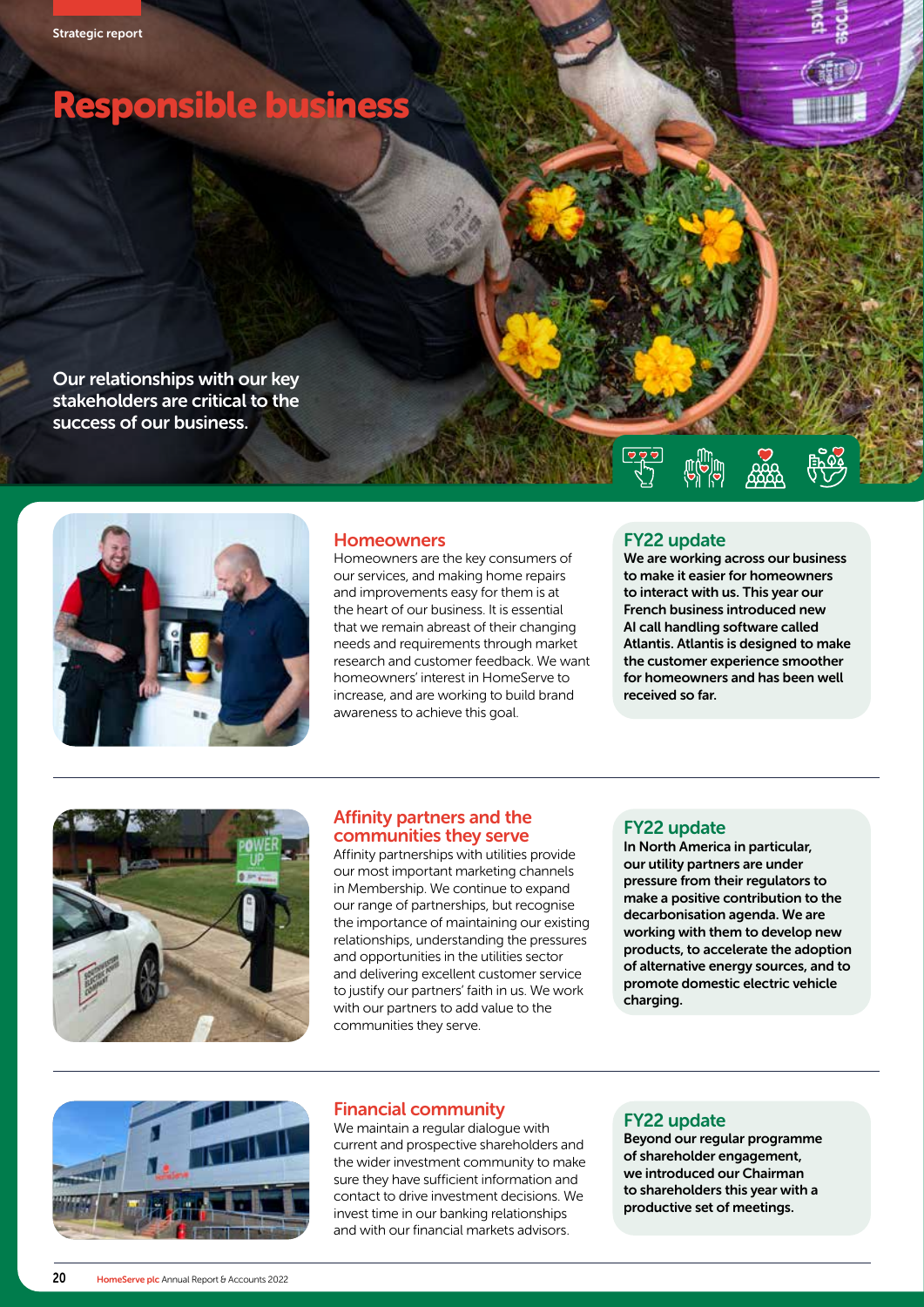

# directly employed engineers and contractors

Trades (tradespeople) including<br>
or FY22 update<br>
or directly employed engineers<br>
We introduced flexible memberships<br>
and contractors<br>
we want to make home repairs and<br>
improvements easy for trades as well as<br>
improvements We want to make home repairs and improvements easy for trades as well as homeowners. For our business to grow, the network of trades we work with must expand – be they directly employed engineers, the sub-contractor network that powers our Membership business, or the trades who find work via Checkatrade, Habitissimo and eLocal. We are working to deliver value to our trades, wherever they sit in our network, and expect their influence on our business to increase as we grow.

# FY22 update

We introduced flexible memberships at Checkatrade, so that trades can flex their membership to suit their changing needs. Through the HomeServe Foundation, we continued our campaign to promote trades apprenticeships.



### Our people, their representatives and the communities in which they live

We have a diverse international work force – technicians, contact centre teams, marketers, salespeople, accountants, lawyers, and HR specialists to name but a few. We are investing more than ever in developing our people, focusing on key policy areas like diversity and inclusion and ensuring that our people's voices are heard as we deliver our plans for growth. We encourage our people to engage in the communities where they live and work, and support them when they do so.

# FY22 update

Our focus this year was on diversity and inclusion. We make every effort to ensure people feel welcome and are treated fairly, regardless of their race, gender, gender identity, age, sexual orientation, religion, or experience.



# Underwriters and other key suppliers

We work with large reputable suppliers. who have established and responsible business practices. Three of our largest plc procured suppliers are Salesforce, CISCO and Oracle, all of whom have their own responsible business standards. In our plc procurement process we complete an appropriate level of due diligence, which reviews the potential supplier's approach to sustainable and ethical procurement, and ensures business between the two parties will be conducted responsibly.

One of our key supplier groups is made up of the firms who underwrite the short-term cost of our Membership repair network, protecting our business from short-term claims volatility and enabling us to always do the right thing for our customers. We continue to manage these and our other key supplier relationships carefully and review them regularly.

# FY22 update

We have built strong and stable relationships with our suppliers over the years and continue to be a responsible part of our supply chains, for example, by paying to terms.



### Regulators, government, opinion formers and influencers

We maintain active relationships with our regulators and will build our relationships with government, opinion formers and influencers as our business grows.



# FY22 update

The HomeServe Foundation hosted a parliamentary roundtable this year with ministerial departments, key decision makers and influencers to discuss the findings of the UK Domestic Trades Skills Index, and to produce recommendations to increase the number of apprentices by providing more support to small or medium sized businesses.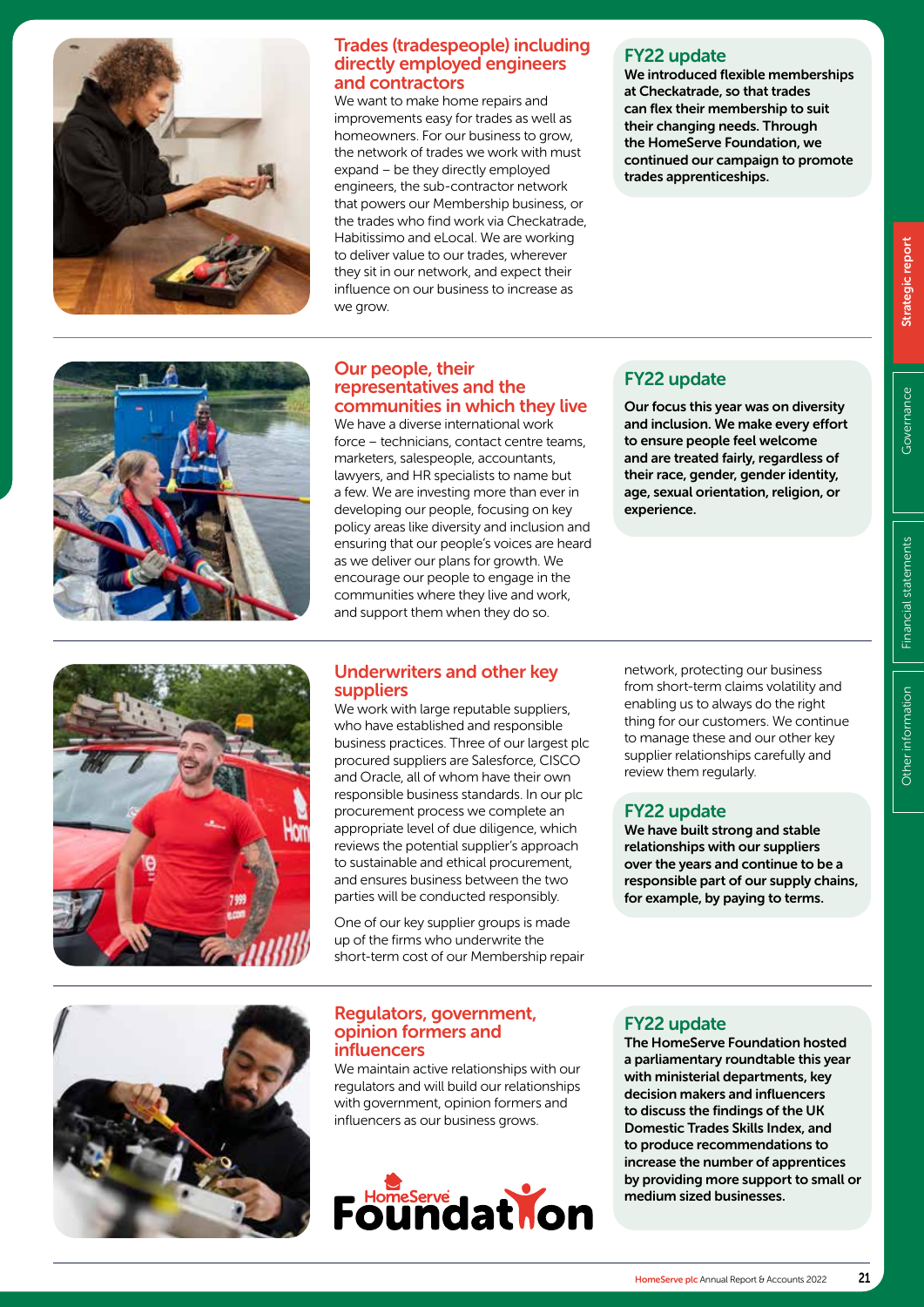

# **Customers**



# Customer satisfaction<sup>1</sup> 4.74/5 star rating

# Customer dissatisfaction 2 4.46%

At HomeServe, the customer is at the heart of everything we do. We care about offering the best products and ensuring the best possible customer experience throughout the customer journey.

Our purpose is to make home repairs and improvements easy and a key area of focus for us currently is how to make greener choices easier for customers. We look forward to delivering our solutions for this in the near future.

# Membership and HVAC businesses

The Group has adopted a customer governance framework with which each of the Membership businesses must comply. On an annual basis the businesses are required to complete a detailed questionnaire on compliance with the framework. This questionnaire is signed off by the business unit's CEO, with whom ultimate responsibility for customers rests. The results are reported to the Audit & Risk Committee.

Each of the Membership businesses has incorporated the legal and compliance functions of the HVAC businesses in their territory. They are now working with the local HVAC businesses to develop appropriate KPIs and to provide them with an appropriate level of support and oversight on customer service matters.

#### Governance

Each of our Membership businesses has a Board appointed committee, chaired by a Non-Executive Director, which is responsible for providing oversight and challenge on matters relating to culture, the customer, laws and regulations.

Each committee has developed a KPI dashboard to assess the quality of customer service. The metrics vary depending on what is most relevant for each business but typically cover customer satisfaction, quality of service, product values, cancellation rates, claims repudiation rates and complaints.

#### Call recording and screening

Wherever possible, sales, claims and complaints calls are recorded and subject to formal call screening processes.If a call is assessed as having failed to meet the expected standard of service, the customer is re-contacted and the agent is provided with formal feedback and coaching.

#### Compliance function

Each business has a compliance function which provides advice to operational management on customer and regulatory matters and undertakes monitoring activities.

#### Measurement

Customer surveys are used at a minimum of three touch points throughout the customer journey: sales, claims handling, and engineer/ contractor work at customers' homes. Each business has developed their own KPI based on what is most appropriate for the business. It is either a percentage of dissatisfaction or a 5-star satisfaction rating, and some of our businesses track both. The KPI is incorporated in senior executive and management bonus schemes.

#### Incentive schemes for front line staff

Incentive schemes for front line staff have been carefully chosen to elicit the right behaviours from our agents, particularly in regard to great customer service. Whilst such schemes do include commercial targets, the primary driver is quality of service, and agents only receive payment if the quality threshold is exceeded.

#### FY22 customer service wins

For the third year in a row HomeServe Spain won the 'Best Customer Service" award from Mystery Shopper.



The UK business won 'Best Vulnerable Customer Initiative' at the Modern Insurance Magazine, Customer Service Excellence Awards 2022 for their Customer First initiative. They reached 70,000 reviews on Trustpilot and are rated excellent.



HomeServe France won three customer service awards this year, including: '100% Customer Service Made in France', 'Elected Customer Service of the Year' from ESCDA for the sixth year in a row, and for the second year in a row the 'Wow Effect' category in the CX awards.

#### Home Experts

Our Home Experts businesses have different customer and legal frameworks, recognising the different regulatory environments in which they operate. However, these frameworks follow the same core principles: commitment to great customer service, a customer promise articulating commitment to both members (trades) and consumers, compliance with laws and regulations, and formal oversight and challenge.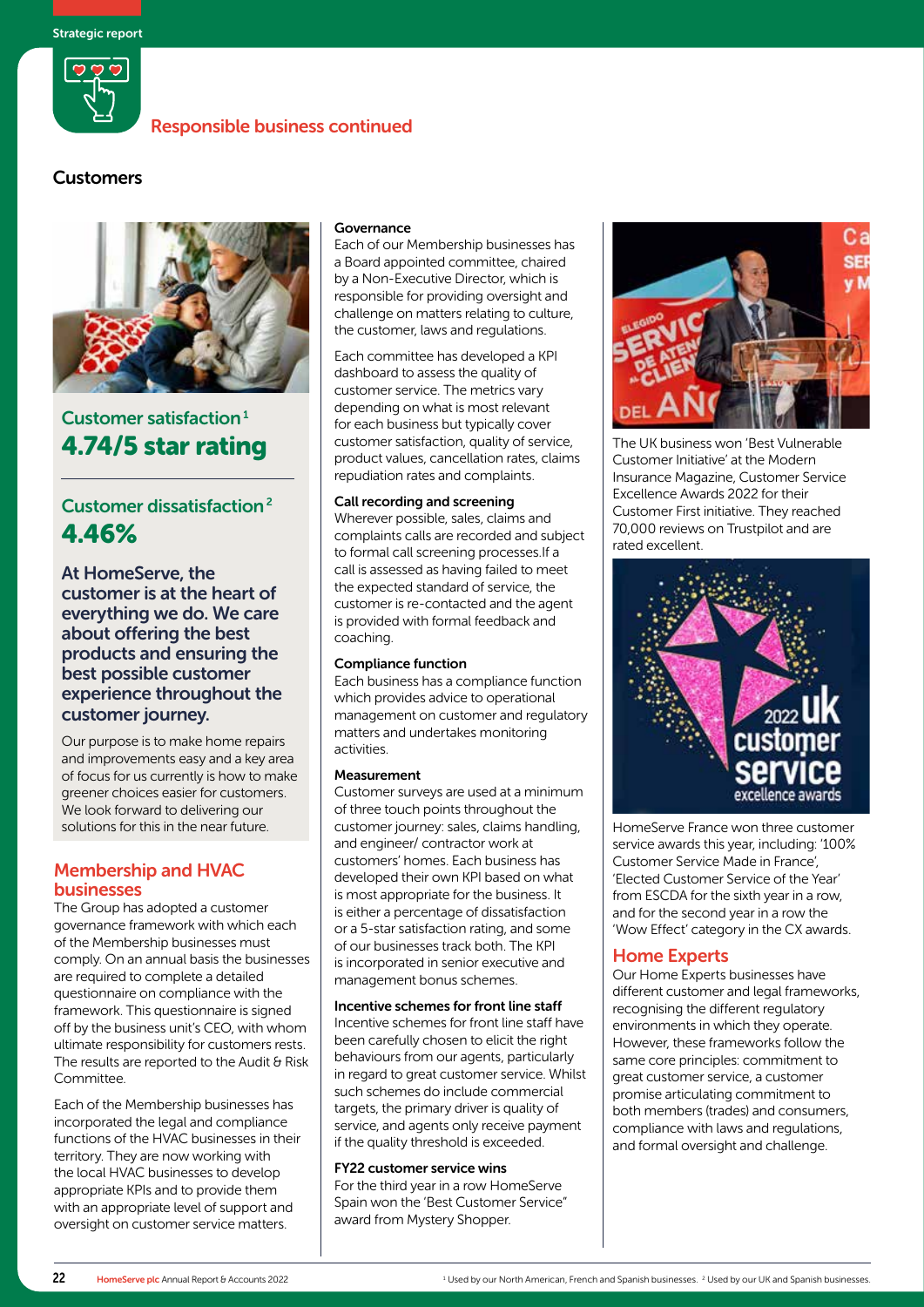HomeServe plc Annual Report & Accounts 2022 23

We take great pride and care in delivering for our customers and we focus on working with third parties and partners who share our passion for the customer. We monitor their performance to ensure they deliver to the same high standards that we expect of ourselves.

# Information and cyber security

Across our businesses we have strong information and cyber security processes in place to protect our customers and our business. Overall responsibility for the Group's information and cyber security strategy sits with the Group Chief Information Security Officer. He is supported by our Group cyber security team, who provide consultancy, direction, and oversight on our policies, frameworks, and strategy.

We maintain a Group Cyber Security Policy, aligned with and based on the internationally recognised ISO 27001 standard, and a Group information and cyber security strategy. These are approved by a Board Director and our information security management framework ensures we provide updates to the Board's Audit & Risk Committee. Managing cyber security from a centralised function achieves efficiencies through economies of scale and enables our cyber security maturity to be developed consistently across the Group.

Each of our businesses directly manage their own information and cyber security risk to ensure focus and accountability is maintained at an operational level. Both local and Group oversight procedures are carried out, including regular reporting and reviews. An ongoing security improvement plan is maintained for each business, to ensure delivery of the strategic roadmap and to allow us to support business change as well as react to the ever-evolving threat landscape. Our co-sourced internal audit partner, PwC, undertake specific audits in each of our businesses annually to validate activities and approaches.



# People



Employee engagement 75% -3ppts 75% FY22

FY21

78%

# We aim to build a workforce that is skilled, adaptable, and future focused, to enable our business to grow. We know that if we take care of our people, our people will take care of our customers and our business.

Following the Covid-19 pandemic, we learnt that our people value hybrid working practices which offer them the flexibility to excel in both their work and personal lives. Therefore, we aim to evolve our working practices across all our businesses to facilitate hybrid working.

HomeServe employed an average of c. 8,600 people globally through FY22, with about 37% of these being based in the UK, 30% in the US and 33% in Continental Europe. Over 7,700 people are employed in our Membership and HVAC businesses and around 800 in our Home Experts businesses – Checkatrade, Habitissimo and eLocal. We directly employ c. 1,300 engineers.

We want to be an employer of choice in every market, town, and city where we operate, from Walsall to Chattanooga, to enable us to attract, recruit and retain the best people. Our businesses operate on strong foundations, championing human rights, equal opportunities, diversity, and inclusion, fair pay, and a strong Health & Safety culture.

# People strategy

Our people strategy is overseen at Board level by the People Committee, informed by the International People Forum, which is made up of employee representatives from across our businesses. It has been agreed that during FY23 we will expand the remit of the Board's People Committee and it will become the ESG & People Committee thereby improving the Board's oversight of ESG matters, which align with those of the People Committee.

We continue to make important strides in delivering our people strategy. The business and the Board are focused on making HomeServe a great place to work, a place that reflects the composition of the communities in which we work and offers all our employees the opportunity to realise their full potential. Specifically, we are focused upon the four pillars of our people strategy.

- 1. Building an inclusive culture by valuing diversity at every stage of the employee lifecycle, and establishing a clear 'tone from the top' on the importance of equality in our decision making.
- 2. Continuing to evolve our employee engagement strategy, so that we can understand the needs of our people and make HomeServe an even better place to work.
- 3. Further developing our internal capability so that we can create a rich talent pipeline that will fuel the future needs of our growth plans.
- 4. Creating a performance and reward environment that enables our most talented people to deliver to their greatest potential, whilst at the same time providing a fair share of our success.

# Developing our culture

The HomeServe Way defines how we operate, built around our core values of courage, persistence, and integrity. These values were developed from lessons learnt over our years of operating, and are continually communicated and promoted Group-wide by the Group's management team. The HomeServe Way plays a decisive role in our hiring, promotion, and recognition activity.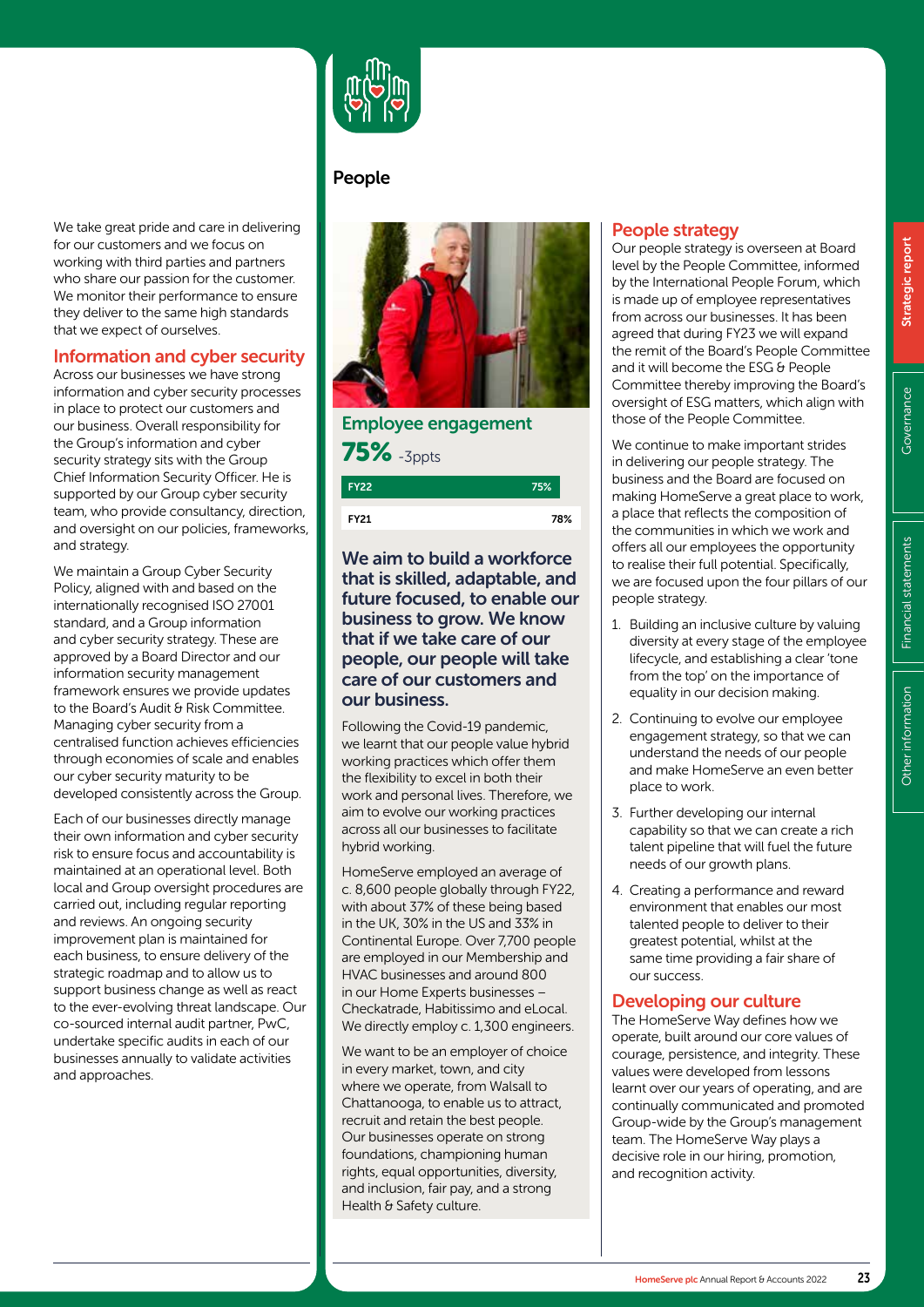

# People continued

# The HomeServe Way

I lead with Courage.

- I believe in our strategy, keep things simple and strive for great results and continuous improvement.
- I am decisive, speak my mind and confront challenges.
- I value innovation, "failing fast" and learning from experiences.

#### I lead with Persistence

- I work hard, do my best, take responsibility and am accountable for delivering results.
- I am optimistic, have a "can do attitude", choose action and make things happen.
- I am resilient when faced with setbacks, collaborate and find solutions.

# I lead with Integrity

- I am honest, act with integrity and seek the truth.
- I value open communication and debate and listen respectfully to challenges and opinions.
- I act with humility and openness and embrace diversity to build great teams.

We are proud of our values-led culture. It underpins our ability to innovate and adapt to changing circumstances. We care about our people, and our people care about our business, which is reflected in our employee engagement survey, where 79% stated that they were proud to work at HomeServe.

## Employee engagement

HomeServe has again taken part in an annual global engagement survey which received a response rate of 78% from our people. Each of our markets have worked hard over the last 12 months to overcome the challenges of hybrid working and maintain a sense of belonging to our culture. The results from our March 2022 survey reinforced the passion and resilience of our people as we received an employee engagement score of 75%, which shows consistently high engagement levels, and our results are still tracking higher than pre-pandemic engagement scores.

| Survey     | Global People<br>Survey 2018 | Global People<br>Survey 2019 | <b>Global People</b><br>Survey 2020 | <b>Global People</b><br>Survey 2021 | <b>Global People</b><br>Survey 2022 |
|------------|------------------------------|------------------------------|-------------------------------------|-------------------------------------|-------------------------------------|
| Global     |                              |                              |                                     |                                     |                                     |
| Employee   |                              |                              |                                     |                                     |                                     |
| Engagement | 71%                          | 71%                          | 82%                                 | 78%                                 | 75%                                 |

The results of our most recent survey demonstrate positive outcomes from our people with 76% of our employees saying that taking everything into account this is a great place to work, 88% of people believe that the Company has taken the right measures to protect employees' health during the Covid-19 pandemic, and 89% of people said that when you join the Company you are made to feel welcome.

2021 was our most successful year to date in receiving recognition for our achievements in employee engagement; HomeServe Membership Limited, HomeServe Spain, HomeServe France, Checkatrade and Habitissimo all received places on their country's Best Workplace lists. As a result of these achievements the HomeServe Group earned a place on Europe's Best Workplaces list and ranked 24th in the Great Place to Work Best Multination Workplaces category.

Maintaining an engaged and valued workforce globally remains a key priority for HomeServe as we know that an engaged workforce leads to higher productivity levels and better outcomes for our customers. Employee engagement also impacts on our ability to attract and retain key talent and is therefore crucial to our recruitment strategy. HomeServe remains committed to conducting an annual employee engagement survey to gather feedback from employees, and to acting on the key areas of focus identified in each business.

## Learning and development

Our employees are supported by their leaders in regularly reviewing their personal development plans. The way we all learn is different, so we have a number of ways to support our people including self-directed learning solutions, webinars, bite-size sessions, and on-the-job activities. We also support individuals in pursuing professional qualifications from various awarding bodies.

#### Talent management programmes

Despite the impact of the Covid-19 pandemic, we continued to build on and evolve our suite of talent development programmes. In total, over 60 leaders have attended one of our flagship programmes this year, and whilst the delivery methodology has transferred online, the content and learning has remained focused on developing our most promising people to be ready for leadership. Female representation on the last cohort of our Edge programme was 42%.

#### Group-wide talent programmes

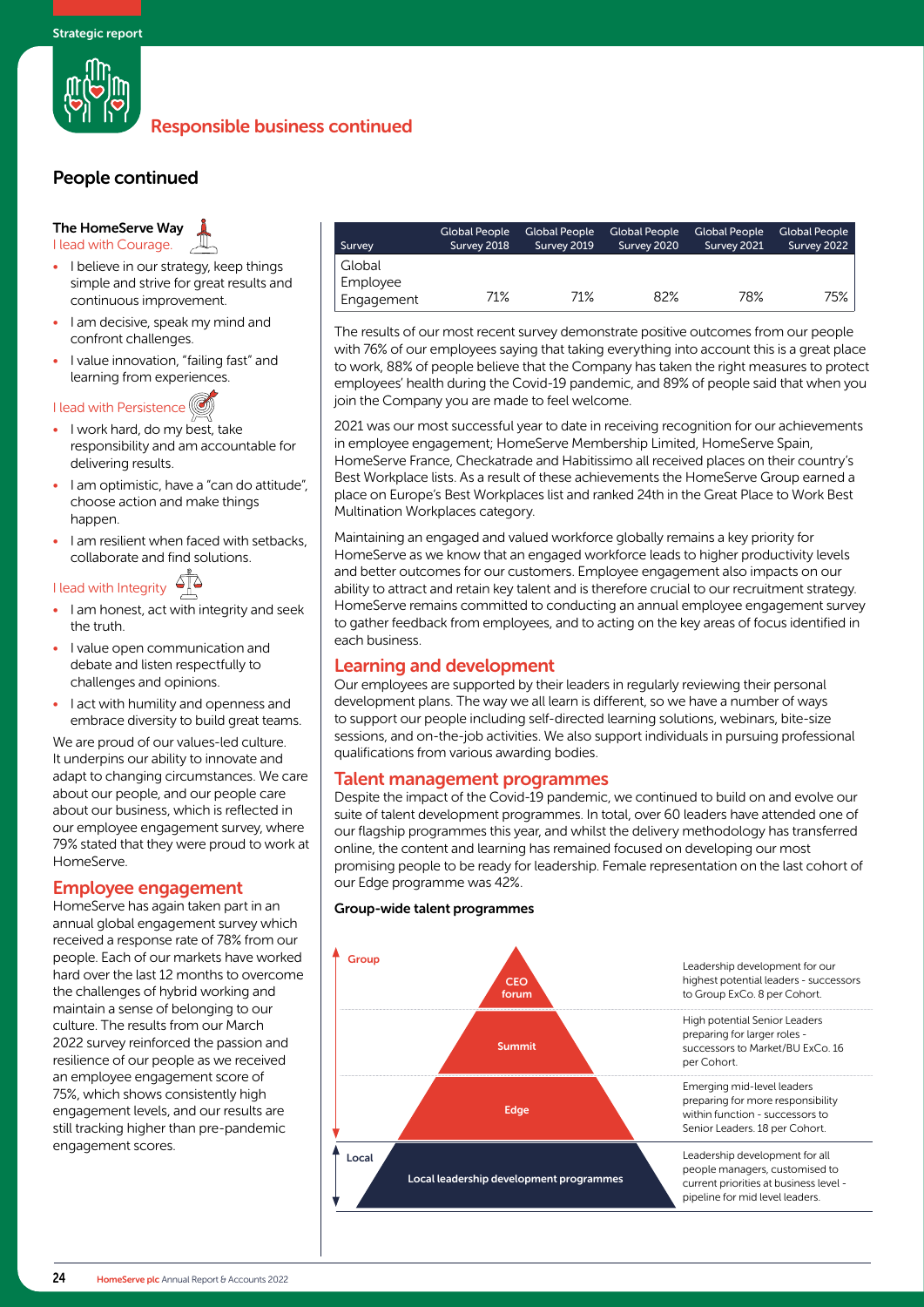# Diversity, Equality & Inclusion (DE&I)

We know that making HomeServe an inclusive place to work will make us a stronger, better business. Our priority is to ensure that the diversity of our people reflects the societies in which we operate, and that difference is valued and celebrated.

We make every effort to ensure people feel welcome and are treated fairly, regardless of their race, gender, gender identity, age, sexual orientation, religion, or experience. We recognise the importance of self-identification, given the broad circumstances under which discrimination can happen.

We are committed to addressing under representation across the organisation. Since the last Hampton Alexander review, we are pleased to have increased the level of female representation on our Board from 22.2% to 27.3%. However, we recognise that this improvement was not enough to meet the original Hampton Alexander target of 33% representation. Further details on the Board's efforts to increase diversity can be found on page 80. Female representation on our Executive Committee, and our Executive Committee and direct reports combined, has declined over the year. To address this, we intend to introduce internally monitored gender representation targets across the organisation and particularly at the senior leader level. We believe this will help us with our progress towards achieving the new targets set out by the FTSE Women Leaders Review (previously the Hampton Alexander Review).

Our performance in the FTSE Women Leaders Review (published in February 2022) was as follows:

| <b>Benchmark</b> | <b>Board</b> | ExCo  | ExCo & Directs |
|------------------|--------------|-------|----------------|
| HomeServe 2021   | 27.3%        | 16.7% | 25.0%          |
| HomeServe 2020   | 22.2%        | 28.6% | 30.4%          |
| FTSF 250 2021    | 36.8%        | 24.4% | 30.7%          |

As at 31 March 2022, the level of female representation amongst our Senior Leaders was 31%. We recognise this population as being a key pipeline of talent to executive roles in the future and therefore we remain committed to increasing the level of female representation in this group.

|                              |             | 31 March 2022 |             | 31 March 2021 |
|------------------------------|-------------|---------------|-------------|---------------|
|                              | Female      | Male          | Female      | Male          |
| <b>Board</b>                 | 3(27%)      | 8 (73%)       | 3(25%)      | 9(75%)        |
| ExCo                         | 2(17%)      | 10 (83%)      | 3(23%)      | 10 (77%)      |
| Senior Leaders <sup>1</sup>  | 59 (31%)    | 133 (69%)     | 58 (32%)    | 122 (68%)     |
| Rest of workforce            | 4,566 (57%) | 3,426 (43%)   | 3.330 (48%) | 3.623 (52%)   |
| Total workforce <sup>2</sup> | 4,625 (57%) | 3,559 (43%)   | 3,388 (47%) | 3,745 (53%)   |

 $^1$  Includes ExCo.  $^2$  Total workforce includes the rest of workforce and Senior Leaders. It does not include the Board.

Across the HomeServe Group, we are committed to building a fair, inclusive and diverse culture and we are confident that we reward jobs of equal value equitably and fairly. Our mean Gender Pay Gap for FY22 is as follows (based on April 2021 data).

|                      |       | Mean Pay Gap |
|----------------------|-------|--------------|
| Entity               | 2021  | 2020         |
| HomeServe Membership | 19.0% | 20.0%        |
| Checkatrade          | 32.6% | 31.0%        |
| HomeServe UK         | 21.4% | 21.2%        |

A key driver of our pay gap continues to be the balance of women in our senior leadership roles, together with a low volume of females in technical and engineering roles, which in the case of the latter, feed into the higher graded managerial roles in field operations. Despite the volume of males in engineering roles being in line with national averages, we believe there is a significant opportunity to attract more females into these roles through targeted recruitment and career development activities.

We have taken steps to accelerate our overall DE&I efforts, with a Board agreed DE&I global strategy and a Head of DE&I appointed to lead this agenda. We established a Group-wide DE&I Council responsible for ensuring focus on and progress against our DE&I plan. The Council is chaired by one of our Non-Executive Directors and is overseen at Board level by our People Committee. All of these steps are aligned with our Group DE&I Policy, which can be found on our corporate website: www.homeserveplc. com/media/sgznnesr/hs-dei-policy-vs-2-0-apr-2022.pdf

Our established employee resource groups are central to driving our DE&I plans at a grassroots level and these groups continue to engage employees with diversity initiatives as well as raise awareness through the promotion of events throughout the year.

At a senior level, we have identified a best-in-class executive level DE&I programme to support our most senior leaders, which we intend to run in FY23. The programme aims to build confidence and understanding around DE&I, which is crucial to delivering long lasting and significant cultural change.

Linked to our DE&I strategy we have a robust communications plan to ensure that we have a consistent and clear narrative on DE&I both internally and externally. This in turn improves understanding, drives momentum, and increases employee engagement and advocacy.

We are confident that our new strategic approach to DE&I, led by our Board and supported by our DE&I Council, and our employee resource groups, will accelerate our DE&I ambitions and lead to continued business success.

Other information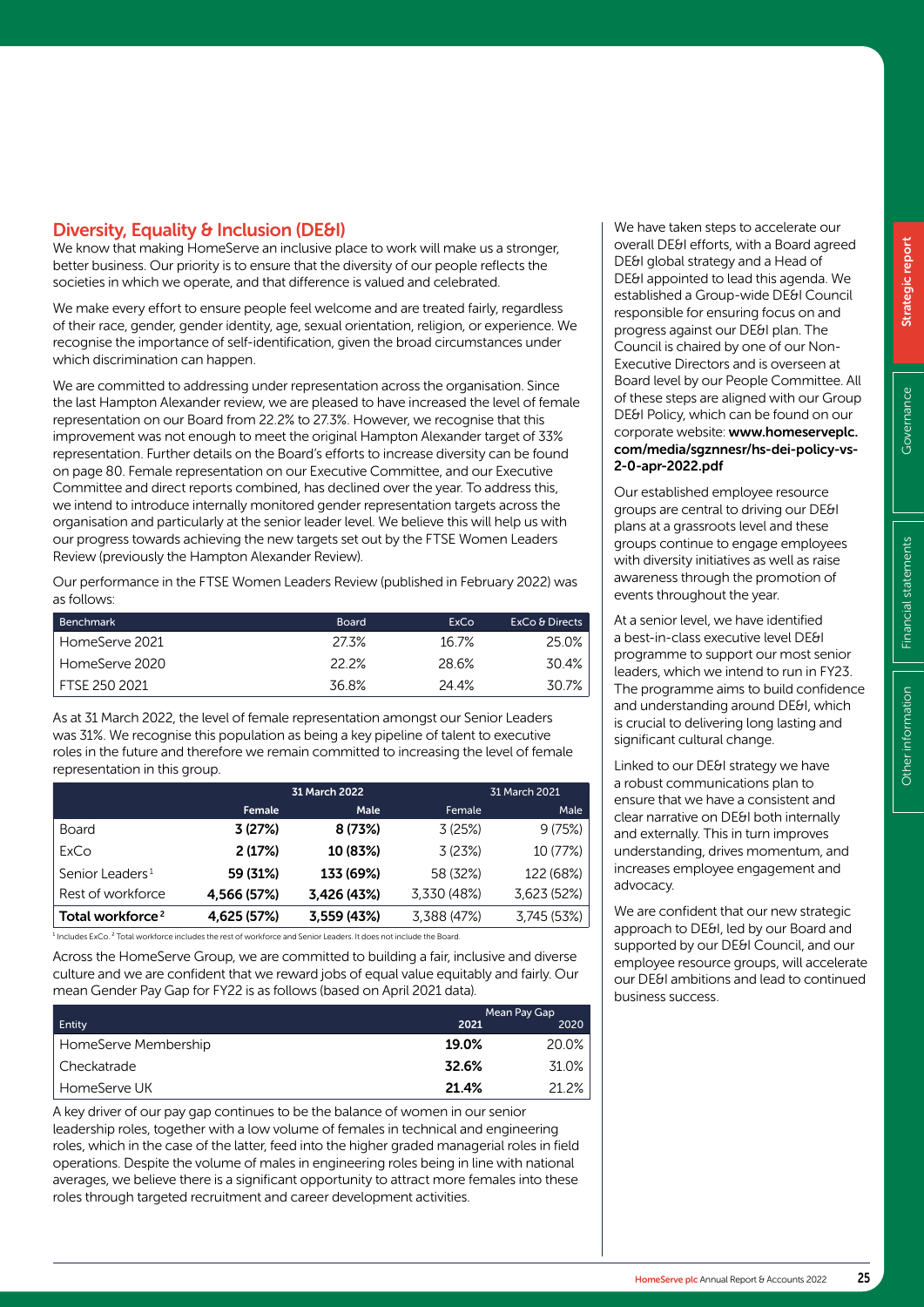

# People continued **Communities**

## Health & Safety

Health and Safety (H&S) at HomeServe remains paramount, with our continued aspiration being to operate with minimum risk. Across our organisation we drive a positive health and safety culture, aim to implement continuous improvement in H&S performance, conduct regular training programmes, and have robust processes and systems in place to identify, control, mitigate and manage any H&S related risks.

David Bower, CFO, is the Board Director responsible for H&S. HomeServe's H&S Policy is set at a Group level where the objective is to provide support, challenge, share best practice and provide updates to the Executive Directors and Audit & Risk Committee three times a year, with a H&S report being provided to the Board twice a year, highlighting issues, trends, and new initiatives. Local HR and operations directors have the responsibility to lead, champion and deliver the H&S Policy and framework locally and in newly acquired businesses. Governance and oversight of H&S activity, risk mitigation, incident trends and strategic objectives is managed within the local subsidiaries and escalated through Group reporting processes.

The Covid-19 pandemic significantly reduced our accident rates during FY21, largely due to a reduced number of vehicles on the road and a limited number of employees working from office locations. FY22 has seen the businesses adopt hybrid working and working practices beginning to normalise, however Covid-19 and the unique circumstances it presented has made a year-on-year comparison more challenging.

The Accident Frequency Rate and Lost Time Injury Rate are industry best practice measures provided by the UK regulator HSE. These measures are also in line with US standards and are used across various boards in the US. The purpose is to allow for a consistent ratio regardless of the number of employees within a business.

#### Accident frequency rates (total number of reportable incident/total worked x 200,000): Number of reported incidents per 200,000 employee hours worked)

|                         | <b>FY19</b> | <b>FY20</b> | <b>FY21</b> | <b>FY22</b> |
|-------------------------|-------------|-------------|-------------|-------------|
| HomeServe UK            | 7.39        | 5.59        | 3.41        | 4.56        |
| HomeServe North America | 2.08        | 3.44        | 3.11        | 3.36        |
| HomeServe France        | 5.93        | 5.16        | 4.40        | 6.23        |
| HomeServe Iberia        | 2.30        | 222         | 1.06        | 2.44        |
| Checkatrade             | 10.96       | 5.77        |             |             |
| Habitissimo             | 2.89        | 2.08        |             |             |
| eLocal                  | n/a         | n/a         | n/a         |             |

Lost time injury frequency rates (total number lost time accidents x 200,000 divided by total headcount x average hours per month per employee including average overtime)

|                         | <b>FY19</b> | <b>FY20</b> | <b>FY21</b> | <b>FY22</b> |
|-------------------------|-------------|-------------|-------------|-------------|
| HomeServe UK            | 2.17        | 1.55        | 1.05        | 1.63        |
| HomeServe North America | 1.32        | 2.45        | 1.58        | 1.50        |
| HomeServe France        | 2.06        | 3.05        | 3.06        | 3.74        |
| HomeServe Iberia        | 0.94        | 1.34        | 0.51        | 1.51        |
| Checkatrade             | 5.32        | 2.02        |             |             |
| Habitissimo             | 3.85        | 1.56        |             | 0.71        |
| eLocal                  | n/a         | n/a         | n/a         |             |

#### Fatalities

Across our businesses there were no fatalities this year.





At HomeServe we want to be good citizens of the communities where we operate, so that our people and partners are proud to be associated with us.

Our community activities are organised locally by each of our businesses, to leverage local knowledge and understanding of how best to contribute to our communities. A uniting thought around all of our community endeavours is the importance to people of their homes.

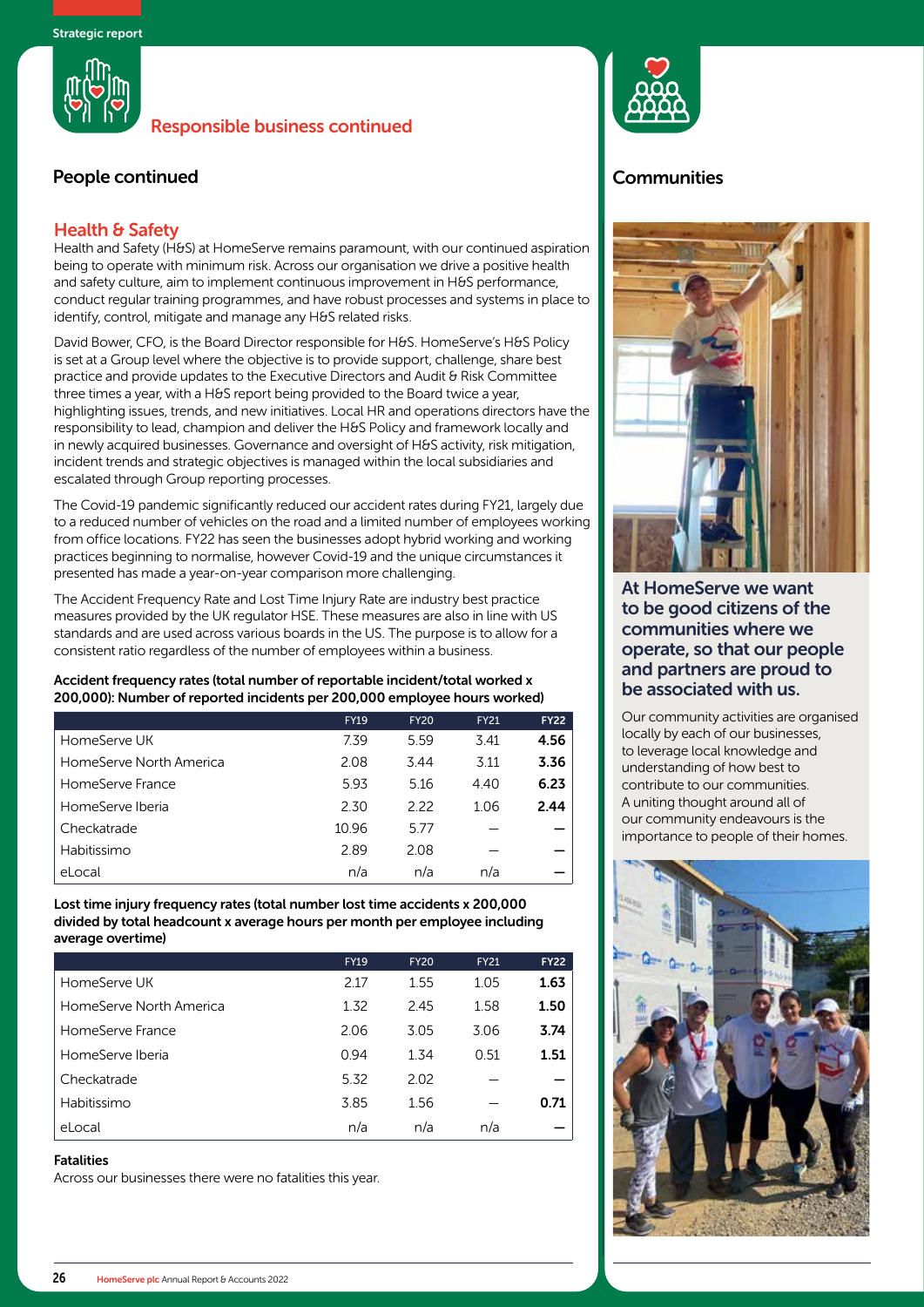# Corporate responsibility programmes

One of our most established programmes is the HomeServe Foundation, HomeServe's registered charity. It is focused on tackling the UK skills shortage in the trades sector. The Foundation has set its target to create 25,000 apprentices in the UK by 2025. This year the Foundation launched its 'Try a Trade' schools engagement programme working with over 500 students in 15 different schools so far, and its free Apprenticeship Matching Service for SMEs.

The North American team's HomeServe Cares Foundation (HSCF) is in its second year of operations. It is a grant programme designed to help communities improve the quality of life for their residents.

# **HomeServe Cares** Foundation



This year each of our EMEA businesses introduced their own community programmes. In Spain, the team introduced Llevando Sonrisas (Bringing Smiles). It enables employees to get support for their chosen causes within the pillars of the programme: taking care of people's homes, helping vulnerable groups, the environment, and building healthy habits. France launched their new CSR strategy, Empreinte 2030, focused on three pillars: the customer, our social footprint, and the environment. Our UK business launched their Charity and Community Strategy, which enables employees to make a difference individually, locally, and nationally. The business chooses one national charity partner, our regional offices choose a local partner, and then individuals can support causes through the Nominate a Good Cause platform.





# Long standing partnerships

In addition to their charity programmes, many of our businesses have long standing partnerships with charities close to their hearts. In Spain, the team works closely with the Down Madrid Foundation, the Spanish Federation of Food Banks, and SOS Children's Villages. Our French business is working with Habitat & Humanisme for the seventh year. The UK team continues to be a Cornerstone Employer.

## Ukrainian appeal

In light of the recent humanitarian crisis in Ukraine, many of our HomeServe businesses set-up appeals to raise money for this important cause. In total we have raised £14,445.

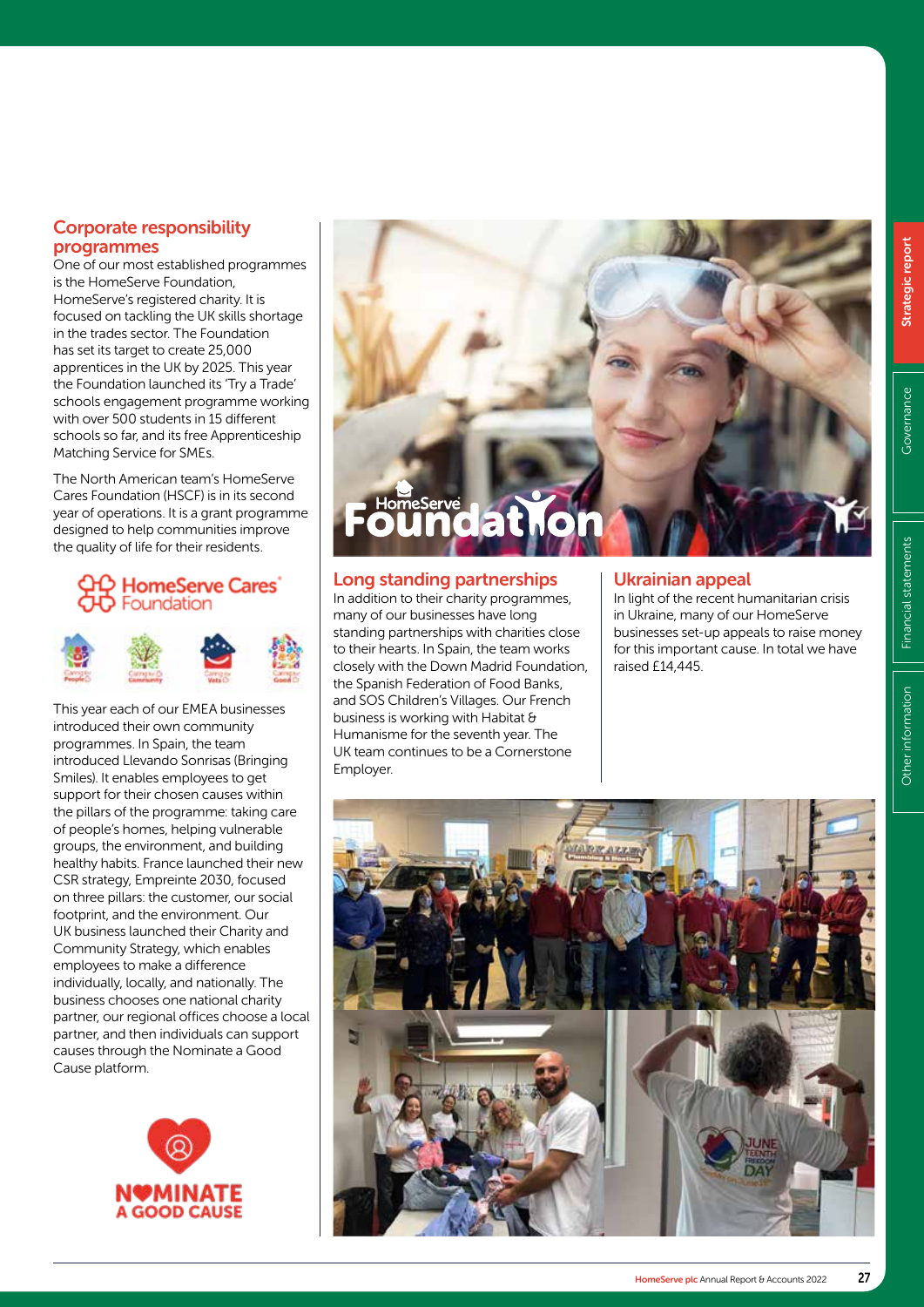

# Environment



#### Participating in the transition to a lower carbon future Introduction

Governments and corporates globally are facing up to the challenge of climate change. The countries in which we operate have either signed up to Net Zero carbon emission targets, or are in process of doing so. This includes the UK and France, where Net Zero targets are enshrined in law. Within this context, the residential sector – and by consequence the market segments we serve – will be core to delivering this decarbonisation effort. We already see a strong policy focus, as well as growing demand and adoption by households of low carbon solutions and behaviours – from electric vehicles to renewable energy and smart home energy management. We want to be the place our customers turn to for the solutions needed to make this change.

We aim to participate in and enable the Net Zero transition by:

- Making our own house greener - reducing the impact of our operations, supply chain and customer solutions through operational excellence, collaboration, and innovation
- Helping our customers make their homes greener - reducing their environmental impact by offering attractive solutions.

We recognise that our management of environmental issues is important to our stakeholders and to our long-term growth. Our business activities result in both direct and indirect environmental impacts, which we are committed to reducing through ambitious goals and timely action. We also believe that we can enable positive impacts through the products and services we provide and be a key player in the Net Zero transition.

Our Group Environment Policy, which includes our climate considerations and targets, is available on our website at: www.homeserveplc. com/media/2iwmkpts/homeserveenvironment-policy-jan-22.pdf

#### Making our house greener

To make our house greener we set Scope 1&2 and Scope 3 GHG emission reduction targets and have committed to verify these with the Science Based Targets initiative (SBTi) during FY23. For more information on our targets see the Metrics and targets section on page 31.

We have identified a number of actions we will need to take to achieve the reduction in Scope 1 & 2 (our direct emissions) including:

- All offices procuring renewable electricity by 2030
- Implementing energy efficiency measures in our facilities (such as upgrading cooling systems)
- Transitioning our fleet to electric vehicles.

Our UK Membership business has the biggest fleet in the Group (currently c.750 vans) and during the year, they completed a feasibility study on the use of electric vehicles and agreed their vehicle transition plan. The first two electric vans were delivered in January 2022 and the plan assumes that they will fully transition to an electric fleet by 2030 depending on vehicle and infrastructure availability.

Regarding our Scope 3 (upstream and downstream supply chain emissions), we have identified that emissions from installed heating are the main source of our climate impact – accounting for around 80% of our Scope 3 emissions. As a result, the transition from fossil fuelbased heating to greener alternatives (such as heat pumps) will be key to our

decarbonisation pathway. In order to achieve our Scope 3 target, our internal analysis indicates that we will need to convert around 50% of residential heating sales to heat pumps by 2030. Our HVAC businesses are actively considering how this will be achieved. During the year we acquired a specialist heat pump installation business in France, and we are seeking similar opportunities in our other territories as part of our HVAC buy and build strategy.

#### Helping customers make their homes greener

We know that part of our responsibility to the environment is about helping to make our customers' homes greener, and making green the easier choice. We are investigating different solutions and this year we made progress in the following areas:

- HVAC as a Service launched in New York State. HVAC as a Service will make replacing and maintaining HVAC equipment more financially manageable, which will enable some consumers to choose greener HVAC options. Improving homeowners access to HVAC equipment will also better prepare customers' homes for the weather impacts of climate change. Our French HVAC businesses are leading the way in the promotion of alternative energy sources, which accounted for 60% of installations in the period.
- HomeServe's installation and maintenance proposition for domestic electric vehicle charging is now available to 9m households.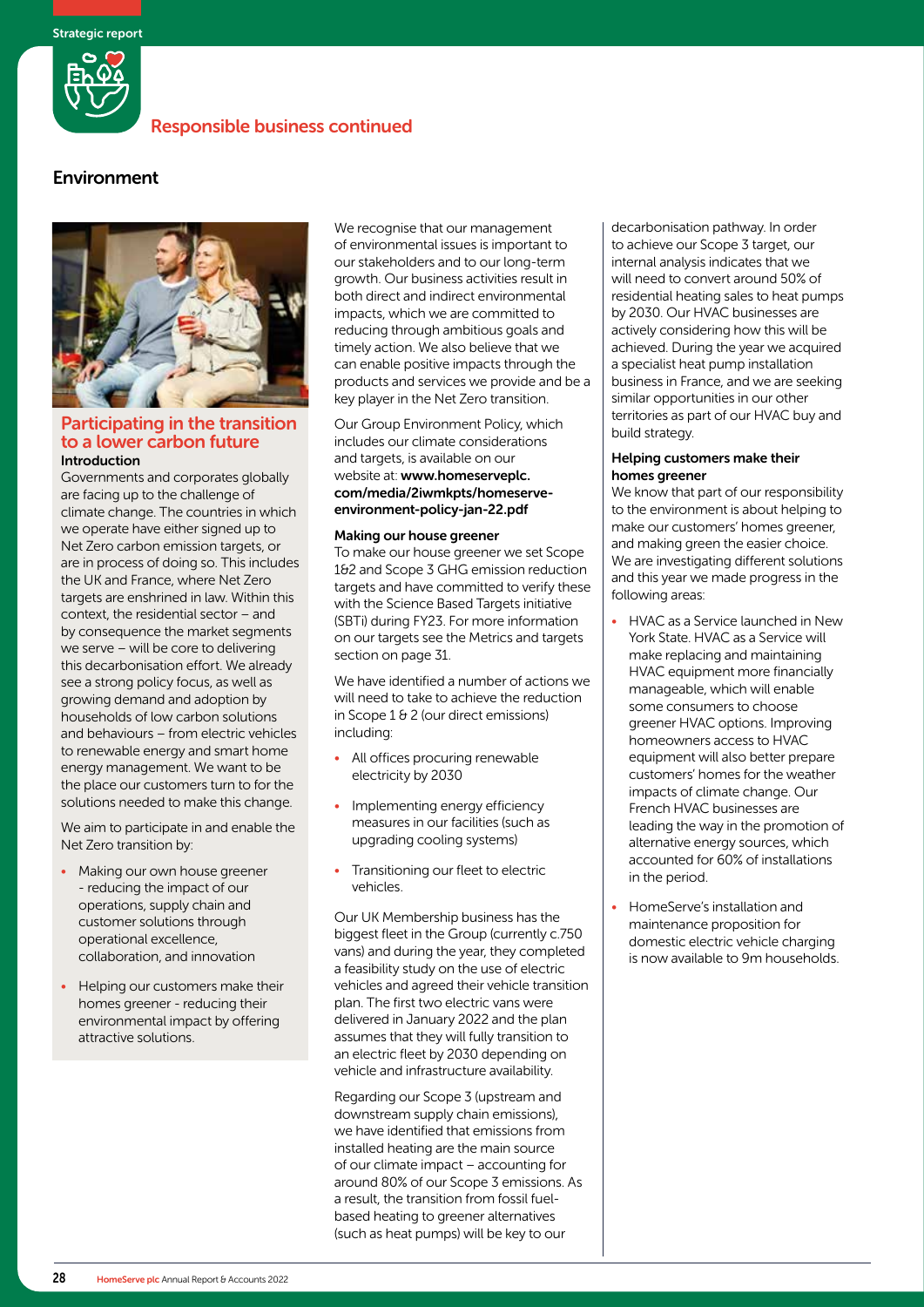# Task Force on Climate-related Financial Disclosures

The Group has complied with the requirements of the Financial Conduct Authority's Listing Rule 9.8.6R(8) by including climate-related financial disclosures consistent with the TCFD recommendations and recommended disclosures except for the following matters; 1b management's role in assessing and managing climate-related risk and opportunities; 2b impact of climate-related risks and opportunities on the organisation's businesses, strategy, and financial planning; 4a the metrics used by the organisation to assess climate-related risks and opportunities in line with its strategy and risk management process; 4c the targets used by the organisation to manage climate-related risks and opportunities and performance against targets.

This is our first year of reporting and we recognise that we have areas to further develop to meet the TCFD requirements. Our progress so far is summarised in the table below. Over the coming reporting cycles, we intend to progress our climate-related risk and opportunity workstreams and aim to meet more of the TCFD objectives. These will include developing a carbon emissions reduction pathway and monitoring process, developing a clearer structure for management's role in managing climate-related risks and opportunities, and further exploring the opportunities we have identified.

| Disclosure objective       | Our progress                                                                                                                                                                                                                                                                                                   | Compliance status                                                                                                                                                                                 |
|----------------------------|----------------------------------------------------------------------------------------------------------------------------------------------------------------------------------------------------------------------------------------------------------------------------------------------------------------|---------------------------------------------------------------------------------------------------------------------------------------------------------------------------------------------------|
| Governance                 | Structure in place to provide Group-<br>wide oversight of climate risks and<br>opportunities. Individual business<br>units manage their own day to day<br>climate risks. Read more on page<br>29.                                                                                                              | Work in progress - Board oversight<br>is clear but management's role<br>needs further development.                                                                                                |
| <b>Strategy</b>            | This year we undertook a detailed<br>review of the impact of a number of<br>climate-related scenarios. We detail<br>our top three risks and opportunities<br>on page 30.                                                                                                                                       | Work in progress - more work<br>is needed on understanding the<br>quantitative impact on business<br>strategy and financial planning and<br>on different scenarios.                               |
| <b>Risk management</b>     | Climate change was identified as<br>a Global Enterprise Risk this year,<br>which means that it will have regular<br>Group oversight from the Audit &<br>Risk Committee, Read more about<br>how we identify and manage risk<br>on page 32 and more about our<br>Climate change risk specifically on<br>page 33. | Fully consistent.                                                                                                                                                                                 |
| <b>Metrics and targets</b> | We have set targets in respect of<br>our Scope 1, 2 and 3 emissions<br>and have committed to verify<br>them with SBTi. We are currently<br>developing processes for tracking<br>and monitoring our targets. Read<br>more about this on page 31.                                                                | Fully consistent in respect of<br>disclosure of Scope 1, 2 and 3<br>emissions. Further work is needed<br>to align metrics to our strategy and<br>to report on performance against<br>our targets. |

#### Governance

#### The Board's oversight

The Board has ultimate responsibility for oversight of climate-related risks and opportunities. David Bower, CFO, is the nominated Director for activity on an operational basis. During the year, he was supported by the Group Corporate Responsibility Committee which was chaired by the Chairman of the Board and comprised of representatives from our operating businesses and from a number of Group functions. The Audit & Risk Committee is responsible for considering climate risk and for reviewing the content of our TCFD disclosures. The Remuneration Committee is responsible for determining our Remuneration Policy, including how ESG factors are taken into consideration in the policy and our incentive schemes. For information on these committees see pages 86 and 92 respectively.

During the year, the Board has considered and approved our Scope 3 emissions target and received updates on various workstreams. It has been agreed that during FY23, we will expand the remit of the Board's People Committee and it will become the ESG & People Committee thereby improving the Board's oversight of ESG matters. The Group Corporate Responsibility Committee will become the ESG Forum and will be used to develop plans and facilitate the sharing of experience and best practice across our businesses.

#### Management's role

The management teams in each of our businesses are responsible for managing the climate-related risks and opportunities faced by the Group on a day-to-day basis and for delivering on actions. During the year, there has been particular focus on identifying and defining the key risks faced by each of our businesses and in our HVAC businesses on how we can provide greener heating alternatives.

#### Strategy

We believe that the Net Zero transition will create multiple opportunities for us to support our customers to improve their homes and adopt solutions that will create value for them as well as reduce their climate impact. To support our customers, we will need to find innovative solutions and services and ensure that our organisation and its people can develop in terms of both strategy and skills.

During the year, we completed a detailed review of climate-related scenarios in terms of both risks and opportunities from a Group-wide perspective. An initial longlist was developed following workshops and interviews with key stakeholders across HomeServe's businesses. Interview attendees included; the CFO, Company Secretary and the Global Managing Director, HVAC.

Following the development of the longlist, a prioritisation exercise was undertaken to identify which risks and opportunities have the potential to have the most material impact on the Group. Multiple climate scenarios were used to assess the climaterelated risks and opportunities, including those aligned to limiting the rise in global temperature to well below 2-degrees. Additionally, scenarios were included in the analysis to assess current policy commitments, as well as the potential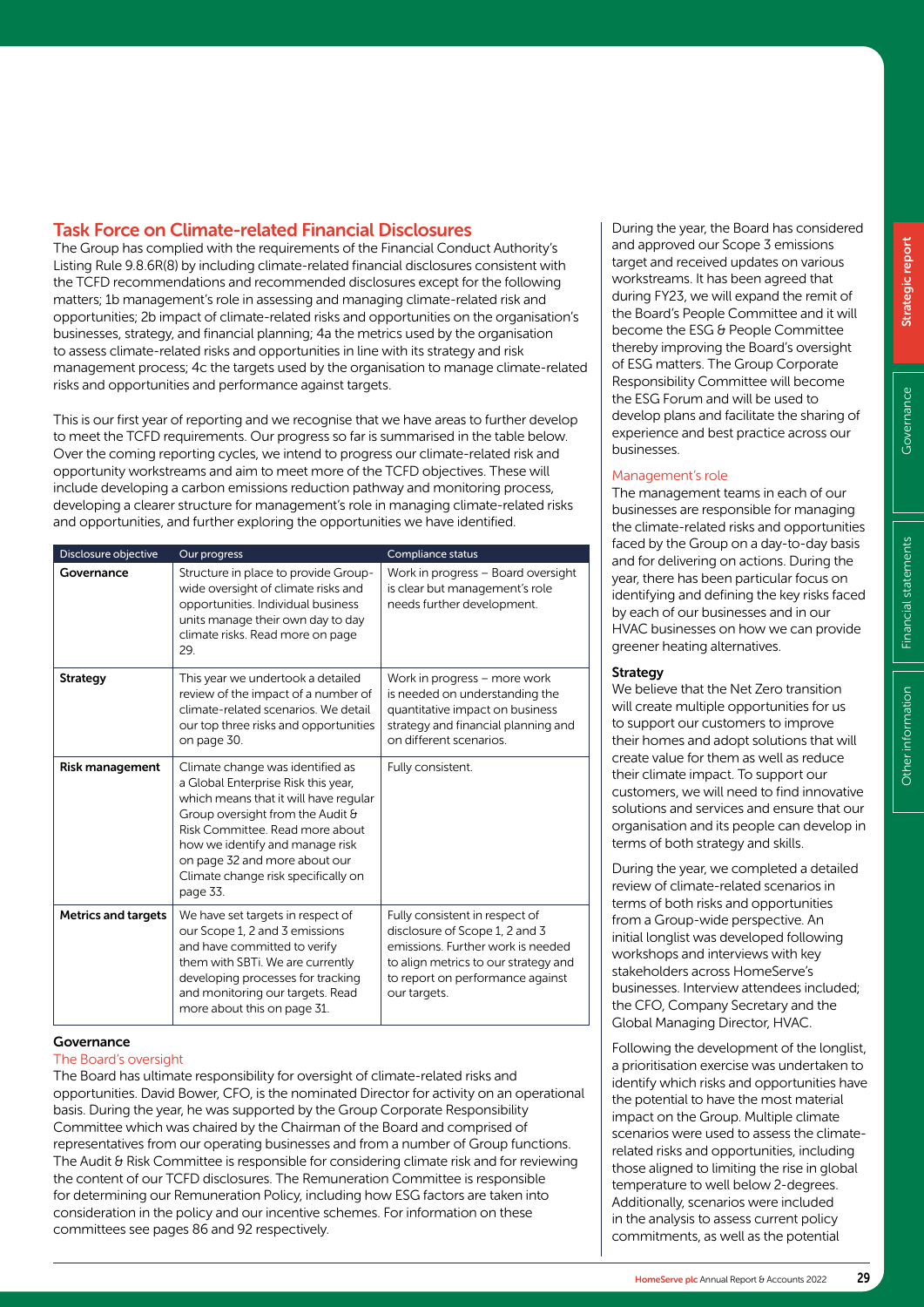

# Environment continued

impacts from physical risks under high emissions scenarios. Risks have been assessed on the basis of:

- **Likelihood** the probability of a climate-related risk or opportunity taking place, considering outcomes across all scenarios assessed. The direction of travel of each relevant scenario parameter was assessed (i.e., whether under each scenario, a parameter is projected to increase, decrease, or not change).
	- For transition risks and opportunities, projections based on current commitments and trends were compared to the accelerated transition aligned to a 2-degrees, Paris Agreement aligned scenario.
	- For physical risks and opportunities projections were based on current commitments and trends were compared to a RCP8.5 scenario with failure of climate mitigation actions and correspondingly high emissions.
- **Velocity** assessing the time period in which the exposure to each climate risk or opportunity is expected to become significantly different to today. The purpose of this measure is to assess how fast external pressures are changing. Velocity was assessed using the following time horizons;
	- Present between 2021 and 2024
	- Short-term between 2025 and 2029
	- Medium-term between 2030 and 2034
	- Long-term beyond 2035.
- **Materiality** the annual financial impact of each identified climaterelated risk and opportunity was estimated. To assess financial materiality, the relationship between the driver of each climate-related risk and opportunity (e.g., the external climate scenario), and HomeServe's financial data was modelled. In most instances, the relationship between the scenario parameter and impacted value driver was directly correlated, in that one would change because of a change in the other. To understand and compare the relevant materiality of these financial impacts, thresholds were developed based on HomeServe's risk management financial materiality thresholds.

The nature of assessing climate-related risk and opportunities means that the assessment undertaken is not without its limitations. Some of the key challenges faced by HomeServe throughout this process were associated with the estimation of financial materiality and use of climate projections in the prioritisation of risk.

The top three risks and opportunities are set out below:

| <b>Risks</b>                                                                               | Time<br>horizon             | Description and mitigations                                                                                                                                                                                                                                                                                                                                                                                                                                            |
|--------------------------------------------------------------------------------------------|-----------------------------|------------------------------------------------------------------------------------------------------------------------------------------------------------------------------------------------------------------------------------------------------------------------------------------------------------------------------------------------------------------------------------------------------------------------------------------------------------------------|
| Severe<br>weather                                                                          | Short to<br>Medium-<br>term | The expected increase in the frequency and severity of<br>storms and floods could lead to a range of challenges for<br>our operation. For example, we could see the number of<br>claims increasing, supply chain disruption and difficulties<br>in scheduling repairs. To mitigate this, we will be working<br>to understand the local impacts of extreme weather<br>events and increasing the flexibility and capacity of our<br>employed and sub-contractor network. |
| Capability<br>and<br>capacity<br>gap for the<br>installation<br>of heating<br>alternatives | Short-<br>term              | Our HVAC businesses could face a shortage of skilled<br>engineers as low carbon technologies are deployed and<br>replace conventional heating technologies. To mitigate<br>this risk, we are engaging with suppliers, installers, and<br>partners to understand the projected market, including<br>which technologies are most likely to be adopted. In<br>addition, we are working, through the HomeServe<br>Foundation, to increase apprenticeships.                 |
| <b>Climate</b><br>regulation                                                               | Medium-<br>term             | Emerging regulation could impact us in a number of<br>ways, including increased operating costs as a result of<br>higher energy, fuel, and parts. To mitigate this we have set<br>emissions targets and are working on a decarbonisation<br>strategy.                                                                                                                                                                                                                  |
|                                                                                            | Time                        |                                                                                                                                                                                                                                                                                                                                                                                                                                                                        |
| Opportunities<br><b>Installation</b><br>of heating<br>alternatives                         | horizon<br>Short-<br>term   | Description<br>The commercialisation and deployment of low carbon<br>heating solutions will present opportunities for installation,<br>maintenance, and cover. Uptake of new technologies will<br>be driven by both regulation and incentivisation.                                                                                                                                                                                                                    |
| <b>New</b><br>products<br>and<br>services                                                  | Short-<br>term              | The low-carbon transition will create more low-carbon<br>markets which will create opportunities for HomeServe.<br>A key example of this is the EV charging market which is<br>expected to grow rapidly over the next decade. Detailed<br>analysis and pilot activity is underway in a number of our<br>markets and we will report on this in future years.                                                                                                            |
| Weather<br>related<br>increases in<br>demand for<br>products<br>and<br>services            | Long-<br>term               | Warmer temperatures in some regions as a result of<br>climate change may result in greater demand for home<br>cooling equipment. HomeServe can play a role in helping<br>customers to reduce the impacts of warmer temperatures<br>through our HVAC services.                                                                                                                                                                                                          |

#### Risk Management

An overview of our risk management framework is set out on page 33 including our processes for identifying, assessing, and managing risks. The section above provides further detail of how we assess the size and scope of the identified climate-related risks.

During the year, climate was added as a Group Enterprise Risk (GER) and as such is being managed in the same way as other significant risks. The Audit & Risk Committee considers all Group Enterprise Risks at each of its meetings.